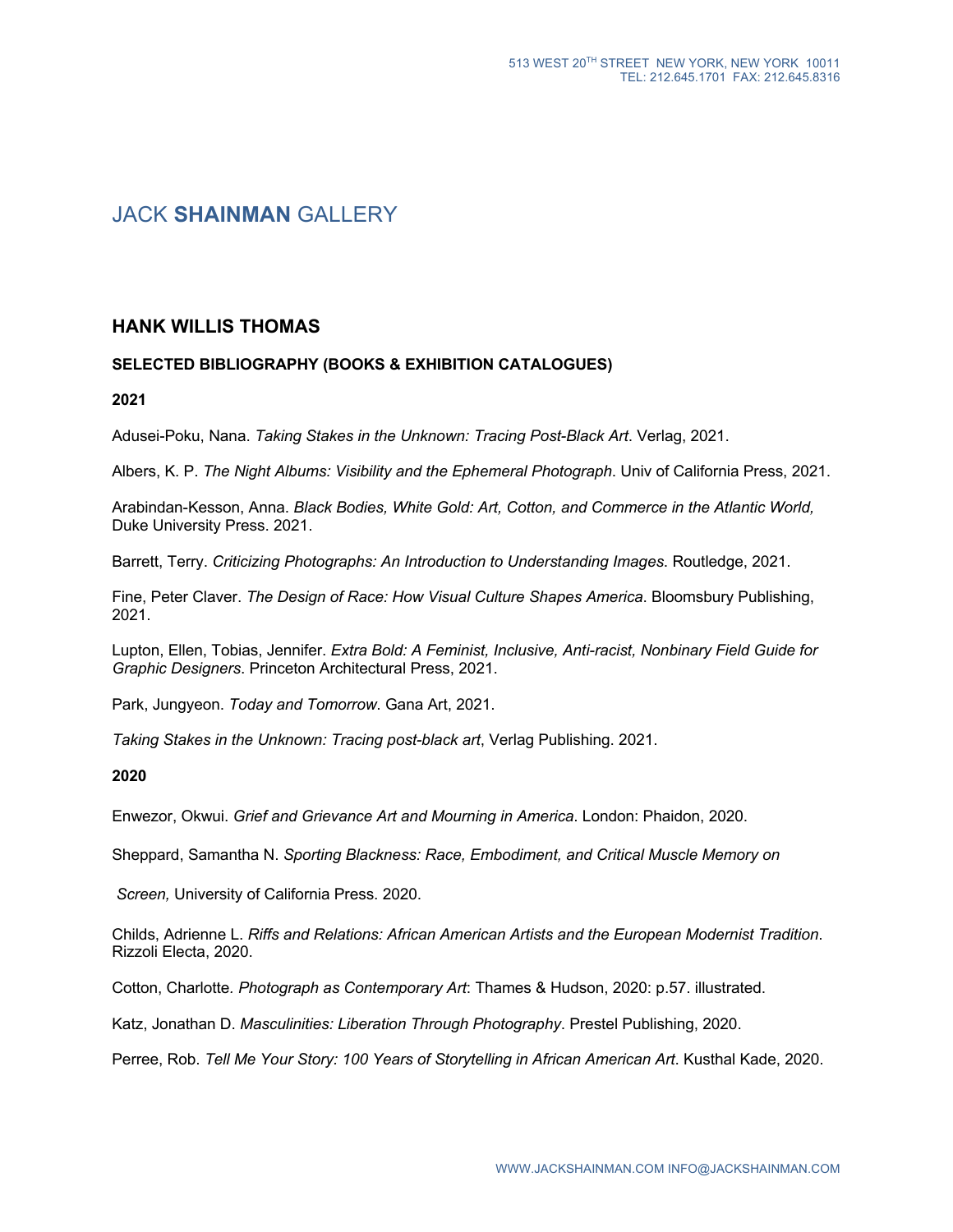Ragbir, Lise, and Cherise Smith. *Collecting Black Studies: The Art of Material Culture at the University of Texas at Austin*. University of Texas Press, 2020.

### **2019**

Choi, Connie H.*,* Golden, Thelma, Jones, Kellie, *Black Refractions: Highlights from The Studio Museum in Harlem.* Rizzoli International Publications, Inc., 2019: p. 190-191, illustrated.

Dokolo, Sindika and Geers, Kendell. *IncarNations. African Art as Philosophy*. Silvana Editoriale, 2019: p, 11, illustrated.

English, Darby, and Charlotte Barat. *Among Others. Blackness at MoMA*. New York, Museum of Modern Art, 2019: pp. 424-425, illustrated.

*Get Up, Stand Up Now: Generations of Black Creative Pioneers.* Somerset House, 2019: p. 140-141, illustrated.

Ibel, Rebecca, Nannette V. Maciejunes, and Dara Pizzuti. *Driving Forces: Contemporary Art from the Collection of Ann and Ron Pizzuti*. Columbus Museum of Art. Hopkins Printing, 2019: p. 137, illustrated.

#### **2018**

Finley, Cheryl. *Committed to Memory: The Art of the Slave Ship Icon.* Princeton University Press, 2018: pp. 6, 177, 188-193, illustrated.

Goodman, Abigail Ross, et al., editors. *Art for Rollins: The Alfond Collection of Contemporary Art*. Vol. 3, Cornell Fine Arts Museum, Rollins College, 2018: pp. 14, 17-25, 176-177, illustrated.

*Hank Willis Thomas: All Things Being Equal (Signed Edition)*. Aperture Direct, 2018.

*People Get Ready: Building a Contemporary Collection*. Nasher Museum of Art at Duke University, 2018: pp. 20-21, illustrated.

Prado, Divina. *Histórias Afro-Atlânticas: Publicação Educativa*. Museu De Arte De São Paulo Assis Chateaubriand, 2018: pp. 20-21.

Santoro, Artur, et al. *Histórias Afro-Atlânticas* (exhibition catalogue). Museu De Arte De São Paulo Assis Chateaubriand, June 29 – October 21, 2018: pp. 45, 95, illustrated.

*Sculpture Milwaukee*, Sculpture Milwaukee, 2018: p. 14-15, illustrated.

*Shifting Gaze: A Reconstruction of the Black & Hispanic Body in Contemporary Art*, Mennello Museum of Art, 2018: p. 53, illustrated.

Taylor, Jennifer. *The National Memorial for Peace and Justice*. Equal Justice Initiative, 2018: pp. 68-69, 71, 73.

#### **2017**

Hadwen, Alden, et al. *Ten Years: Aimia, AGO Photography Prize, 2008-2017*. Art Gallery of Ontario, 2017: pp. 102-103, illustrated.

Dieng, Modou. *Transparency Shade: Seeing Through the Shadow* (exhibition catalogue), Curated by Modou Dieng. projects+gallery, St. Louis, Missouri, April 7 – May 27, 2017: pp. 21, 63-67, and back cover, illustrated.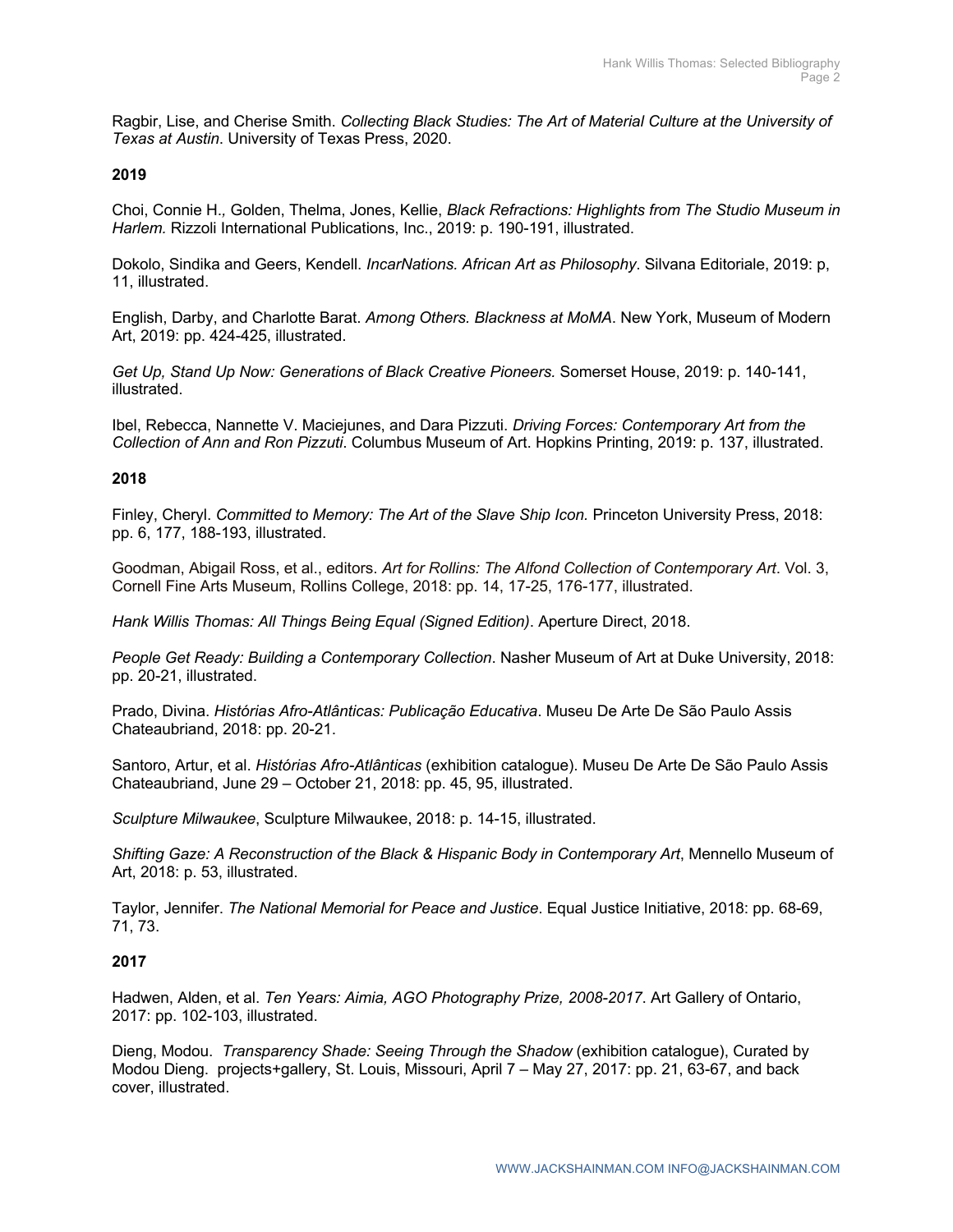Stirratt, Betsy. *Framing Beauty: Intimate Visions* (exhibition catalogue), Curated by Deborah Willis, with essay by Rujeko Hockley. Grunwald Gallery of Art, Bloomington, Indiana, August 26– October 6, 2016: pp. 56-57, illustrated.

Fleming, Jeff and Laura Burkhalter. *Alchemy: Transformations in Gold.* (exhibition catalogue), Des Moines Art Center, Iowa, 2017: pp. 68-71, illustrated.

# **2016**

Lash, Miranda Isabel, Trevor Schoonmaker, and Diego Camposeco. *Southern Accent: Seeking the American South in Contemporary Art*. (exhibition catalogue), Nasher Museum of Art at Duke University, Durham, North Carolina, 2016: pp. 26-27, 74-75, illustrated.

Soutif, Daniel. "Et Apres?" *The Color Line : Les Artistes Africains-Am*é*ricains Et La S*é*gr*é*gation*. Musée du Quai Branly Jacques Chirac. Flammarion, Print.

Galpin, Pierre-François. *From Generation to Generation: Inherited Memory and Contemporary Art*. (exhibition catalogue), The Contemporary Jewish Museum, San Francisco, November 2016: pp. 124-127, illustrated.

Newman, Lea. *Seeing│Saying: images and words*. Van Every/Smith Galleries, Davidson College. Davidson, North Carolina. p. 40.

Bellamy, Sandy. *It Takes a Nation: Art for Social Justice with Emory Douglas and The Black Panther Party, Africobra, and Contemporary Washington Artists.* American University Museum at the Katzen Arts Center. Washington D.C. September 6 – October 23, 2016: pp. 22-23.

Scott, Dread, et al. *Fragments of the Peculiar Institution*. CPInPrint Cameron Brown, June 2016: p. 58, illustrated.

#### **2015**

Thomas, Mickalene. *Muse: Mickalene Thomas Photographs.* New York: Aperture, 2015:pp 89,102 Print.

*Africa Now: Political Patterns*, (exhibition catalogue), Seoul Museum of Art, Seoul, December 16, 2014 – February 15, 2015: p. 142, illustrated.

*Repetition and Difference,* (exhibition catalogue), Jewish Museum, New York, March 13 – August 9, 2015: p. 32, illustrated.

Goodman, Abigail Ross, Barbara Lawrence Alfond, and Ena Heller. *Art for Rollins: The Alfond Collection of Contemporary Art. Volume II.* Winter Park, Fla: Cornell Fine Arts Museum, 2015: pp. 100-101, illustrated.

Back, Andi. *Making Histories*, (exhibition pamphlet), H&R Block Artspace at the Kansas City Art Institute, Kansas City, Missouri, February 7 – April 4, 2015: pp. 13-14, illustrated.

Slome, Manon and Naomi Hersson-Ringskog. *Bring In The Reality*. (exhibition catalogue). No Longer Empty, Nathan Cummings Foundation, New York, May 13 – September 11, 2015: p. 9, illustrated.

Museum of Modern Art (New York, N.Y.), Quentin Bajac, Lucy Gallun, Roxana Marcoci, and Sarah Hermanson Meister. *Photography at MoMA.* 2015: p. 225, illustrated.

Willis, Deborah, Natasha Logan, and Chris Johnson. Question Bridge: Black Males in America. 2015. Print. pp. 12, 18, 20-21, 236-241, 264, illustrated.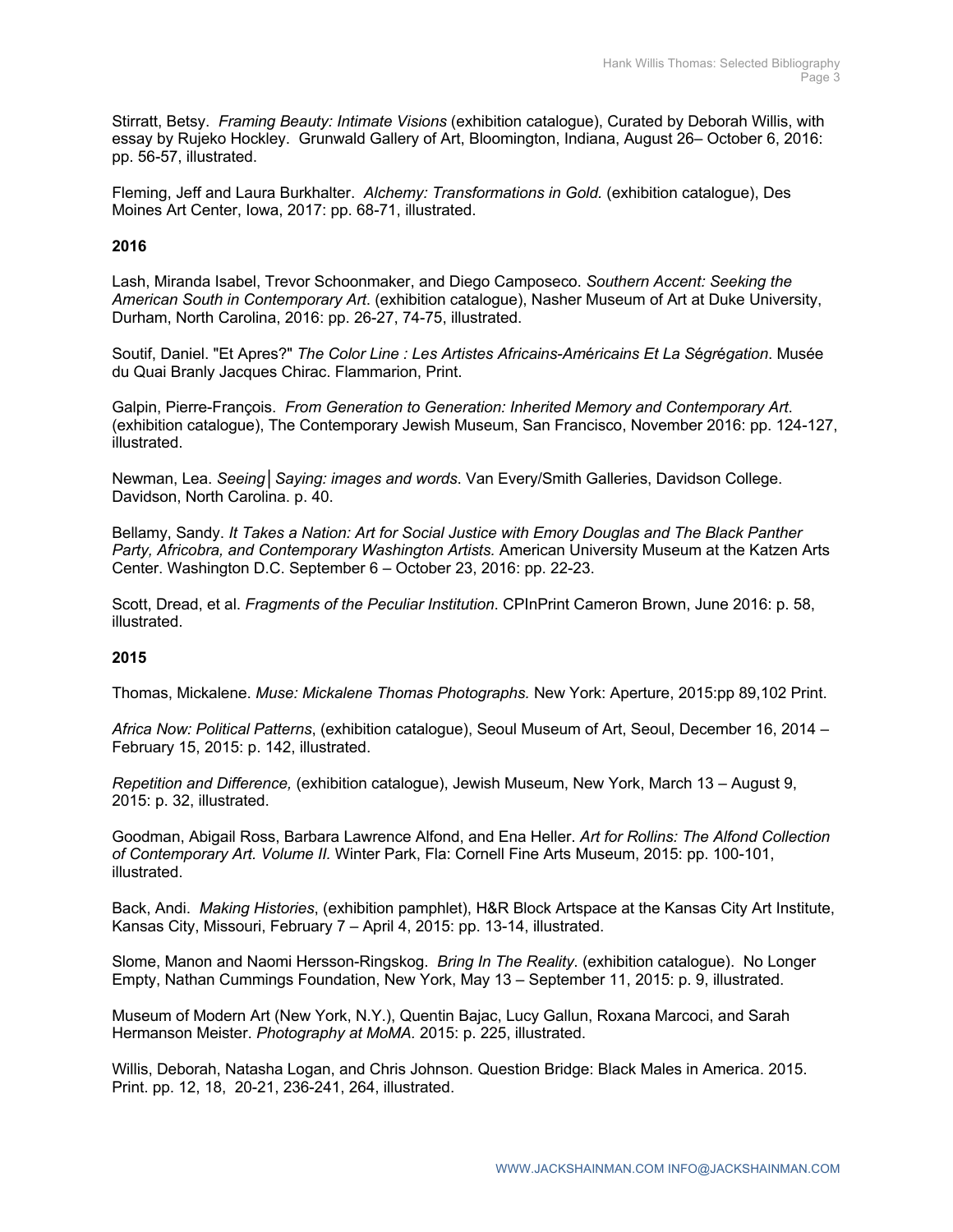Clay-Robison, Shelly. *Perspectives On Peace*. York, Pennsylvania: York College of Pennsylvania. 2015: pp. 28-31, illustrated.

# **2014**

Art in Embassies Program (U.S.), and United States. *Art in Embassies Exhibition: Pretoria, South Africa*. Washington, D.C.: Art in Embassies Program, U.S. Dept. of State, 2014.

Bindman, David, Gates, Henry Louis, Dalton, Karen C. C., Francis, Jacqueline, and Powell, Richard J. *The Image of the Black in Western Art The Twentieth Century: the Rise of Black Artists.* Belknap Pr, 2014: p. 210, illustrated.

Haynes, Lauren. *Speaking of People: Ebony, Jet and Contemporary Art*. (exhibition catalogue) New York: Studio Museum Harlem, 2014: pp. 84-85, illustrated.

Rubell Family Collection, and Juan Roselione-Valadez. *Rubell Family Collection: Highlights & Artists' Writings*. 2014: pp. 500-501, illustrated.

# **2013**

*Other People's Property* (exhibition catalogue). Haverford: Cantor Fitzgerald Gallery, Haverford College, 2013.

#### **2012**

*The Sports Show* (exhibition catalogue). Minneapolis: Minneapolis Institute of Arts, 2012.

David C. Driskell Center. *African American Art Since 1950: Perspectives from the David C. Driskell Center*. College Park, MD: David C. Driskell Center, 2012: p. 95, illustrated.

#### **2011**

Blankenship, Jana, Fitzsimmons, Claire. *More American Photographs* (exhibition catalogue). Jens Hoffmann, and Blake Stimson. San Francisco: California College of the Arts. 2011.

Jackson, Cassandra. *Violence, Visual Culture, and the Black Male Body*. New York: Routledge, 2011.

#### **2010**

*Dress Codes: The Third ICP Triennial of Photography and Video* (exhibition catalogue). New York: International Center of Photography, 2010.

*Global Africa Project* (exhibition catalogue). New York: Museum of Arts and Design; Munich: Prestel, 2010.

*Greater New York 2010* (exhibition catalogue). New York: P.S.1 Contemporary Art Center, 2010.

#### **2009**

*John Hope Franklin and Alvia Wardlaw: Collecting African American Art* (exhibition catalogue). New Haven: Yale University Press, 2009.

*Mixed Signals*. (2009).

**2008**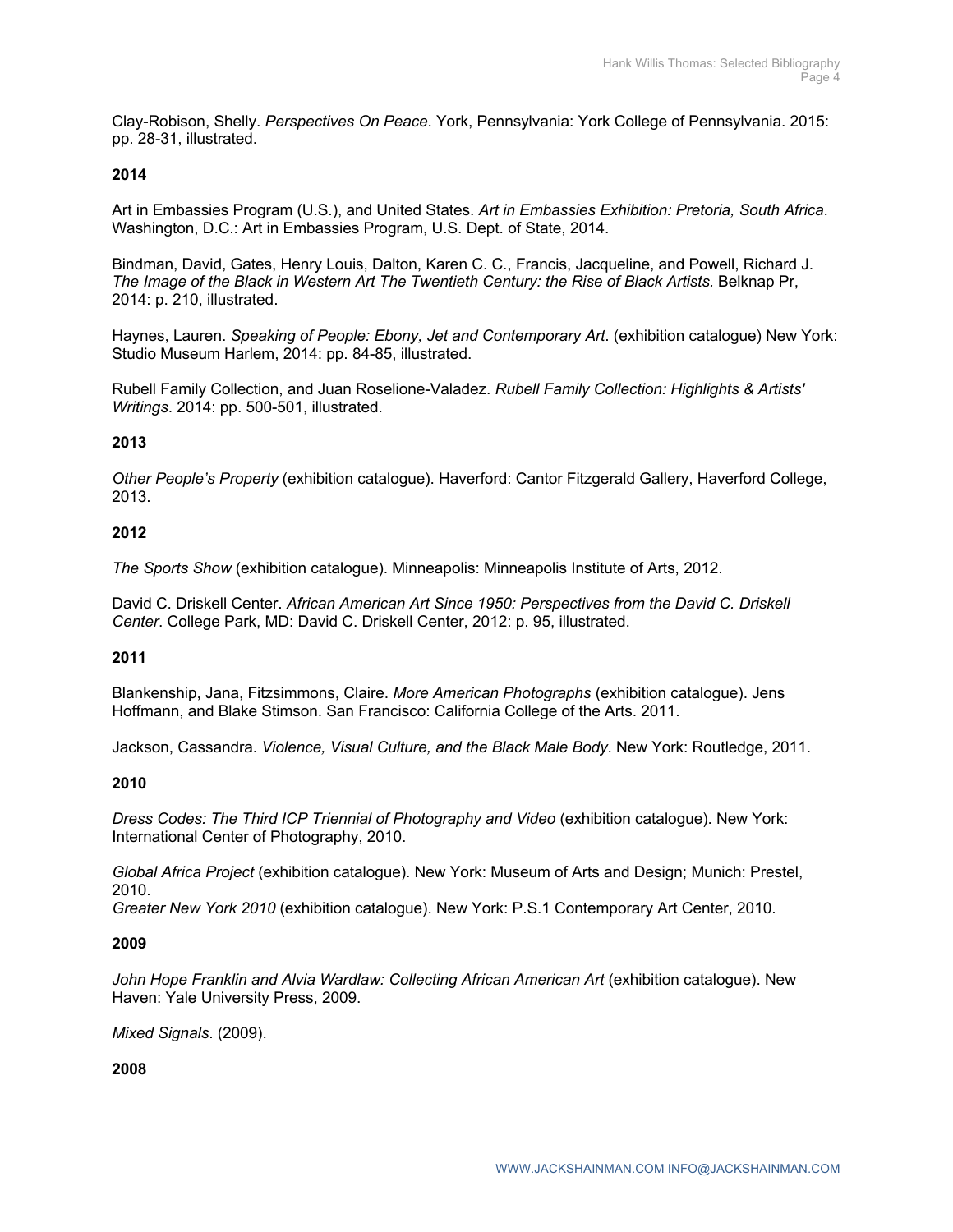Grove, Jeffrey D. After 1968: Contemporary Artists and Civil Rights Legacy (exhibition catalogue). Atlanta: High Museum of Art. 2008.

Hobbs, Robert, Sirmans, Franklin, Wallace, Michele. *30 Americans*: *Rubell Family Collection* (exhibition catalogue).New York: D.A.P./Distributed Art Pub. 2008.

# **2007**

*At Freedom's Door: Challenging Slavery in Maryland* (exhibition brochure). Baltimore: Maryland Historical Society, 2007.

*Blacks in and out of the Box* (exhibition catalogue). Los Angeles: California African American Museum, 2007.

D. G. Kelley, Robin, Guzman, Rene de. *Hank Willis Thomas: Pitch Blackness* (exhibition catalogue). New York: Aperture. 2008.

"*Fashion Imitates Art at the Orange County Museum of Art: EXCURSION*", photographs by Hank Willis Thomas, Beautiful Decay Magazine, Issue R Spring 2007

Rhoden, William C. *Forty Million Dollar Slaves: The Rise, Fall, and Redemption of the Black Athlete*. New York: Crown Publishers, Inc.: p. 182.

Schoonmaker, Trevor. *Propeller: Seven Emerging Artists of African Descent* (exhibition catalogue). Los Angeles: Steve Turner Gallery. 2005.

*Taking Aim: Selections from the Elliot L. Perry Collection (exhibition catalogue). Memphis: Rhodes* College Press, 2007.

Thomas, Hank Willis. "Fitting Tribute." *Mother Jones* (May/June 2007): photo essay.

### **2006**

Thomas, Hank Willis and Kambui Olujimi. *Winter in America*. New York: 81 Press, 2006.

#### **2005**

Champion, Glodean. "Hank Willis Thomas Explores Logo Branding and its Impact on the Black Male Image" (exhibition review). *Mills College Weekly*, 7 April 2005.

Sligh, Clarissa T. and Hank Willis Thomas. "Picturing Us Together: Deborah Willis and Hank Willis Thomas." *The International Review of African American Art* 20, no. 3 (2005).

#### **2004**

*Black: A Celebration of a Culture*, Hylas Publishing

*Pieces of Cloth, Pieces of Culture: Tapa from Tonga & The Pacific Islands*, Center for Art and Public Life, at California College of the Arts

#### **2003**

*25 Under 25: Up-and-Coming American Photographers* (exhibition catalogue). New York: Power House Books, 2003.

#### **2002**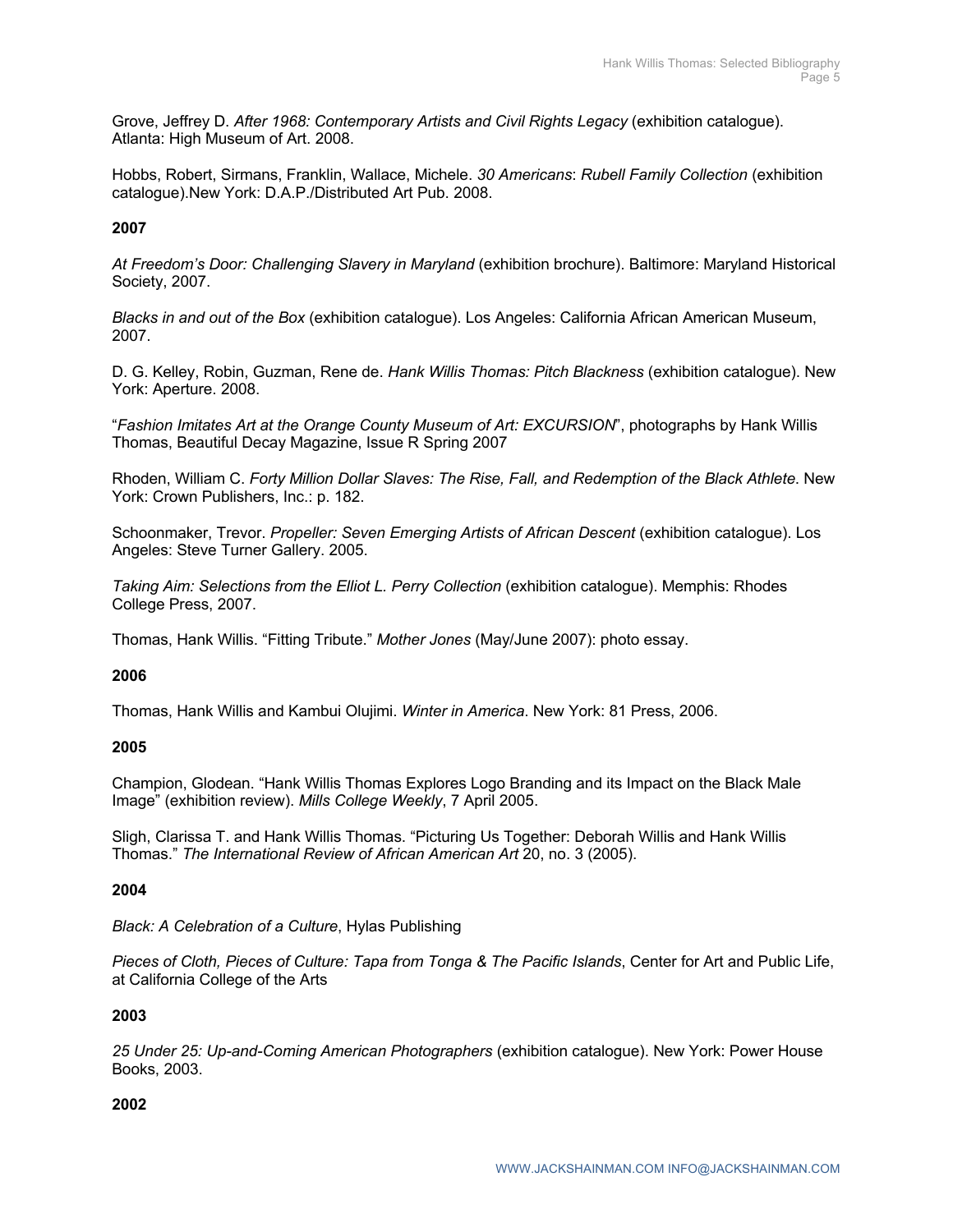Gore, Al and Tipper Gore. *The Spirit of the Family*. New York: Henry Holt, 2002: includes photographs by Hank Willis Thomas

# **2001**

Friendship, W.M. Morrows Press

# **2000**

Willis, Deborah. *Reflections in Black*. WW Norton Publishing. 2000.

Barrett, Terry. *Criticizing Photographs: An Introduction to Understanding Images,* Mayfield Publishing Company. 2000.

# **1999**

Appiah, Kwame Anthony and Henry Louis Gates, Jr. *Africana: The Encyclopedia of the African and African American Experience*, 1999.

#### **1996**

*The Family of Black America*, Crown Publishing Inc.

#### **1995**

Carrol, Rebecca. *Sugar in the Raw: Voices of Young Black Girls in America*. New York: Crown Publishing, 1995. Includes photos by Hank Willis Thomas.

Cottman, Michael H. and Deborah Willis. *Million Man March*. New York: Crown, 1995

#### **SELECTED BIBLIOGRAPHY (PERIODICALS)**

#### **2020**

Estiler, Keith. "Hank Willis Thomas to Project Writings of Incarcerated People Affected by COVID-19." *Hypebeast*, 15 Sept. 2020

Chernick, Karen. "Hank Willis Thomas on Black Survival Guide and Creative Civic Action." *Hyperallergic*, 20 Aug. 2020

#### **2019**

Sargent, Antwaun. "Deeper Truths: A Conversation with Hank Willis Thomas." *Sculpture,* 6 Dec. 2019

"Hank Willis Thomas." *Washington Post*. 02 May 2019. Online.

"Hank Willis Thomas: All Power to All People." *C&.* 11 April 2019. Online.

Cascone, Sarah. "Editors' Picks: 19 Things Not to Miss in New York's Art World This Week." *Artnet News*. 08 April 2019. Online.

"Hank Willis Thomas and Mass Design Group to Create MLK and Coretta Scott King Memorial in Boston." *Artforum*. 05 March 2019. Online.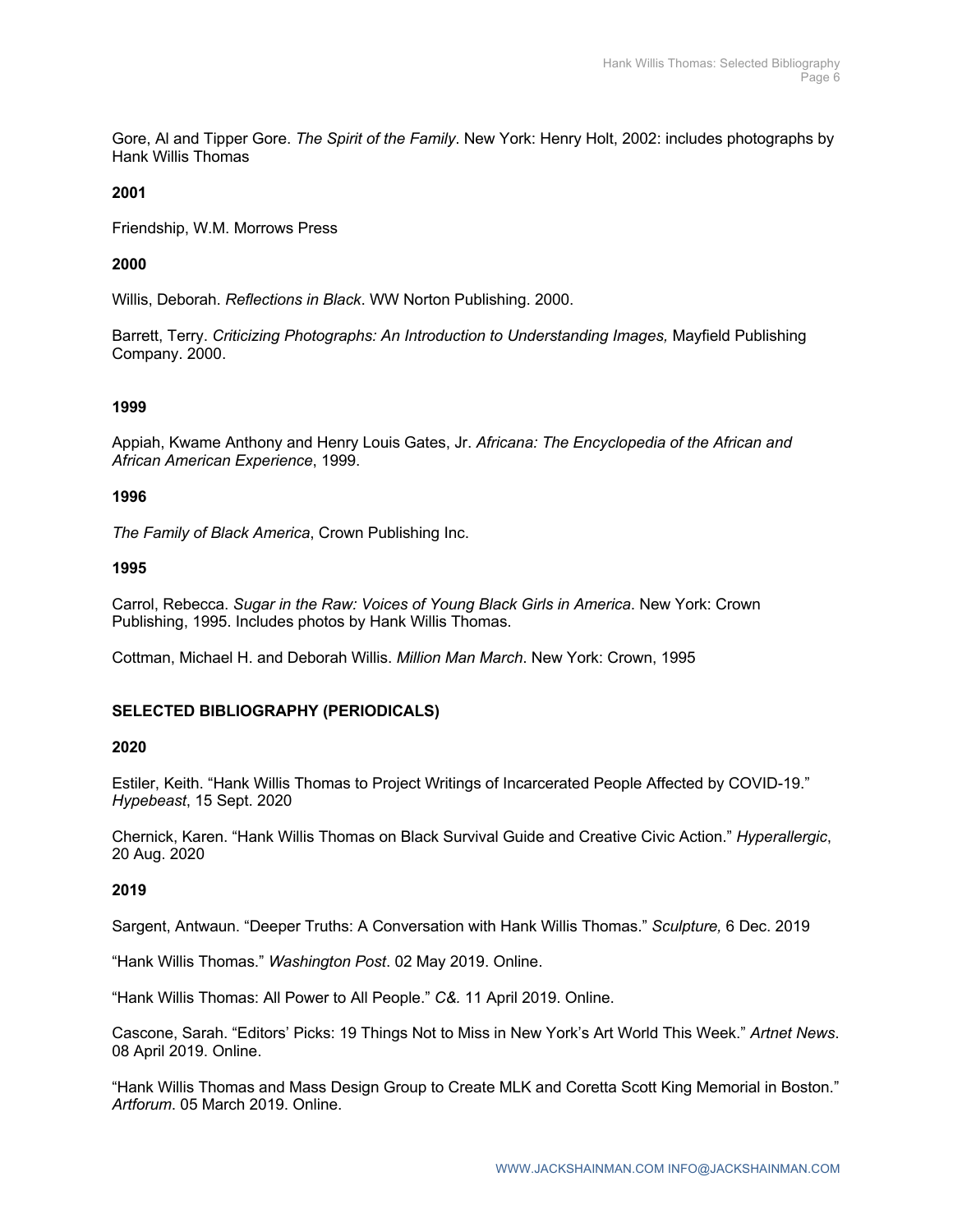Valentine, Victoria L. "Latest News in African American Art: Hank Willis Thomas Designing King Memorial, History of Racism at MICA, Ghana and South Africa at Venice Biennale & More." *Culture Type*. 05 March 2019. Online.

### **2018**

Schroth, Sarah. *Nasher Museum of Art at Duke University: Fall 2018*. Nasher Museum of Art, Duke University, 2018: pp. 3-4, 34, illustrated.

### **2017**

Outwater, Heather, and Morgan Barnett. "Decontextualized: A Review of Works by Hank Willis Thomas." *The Spartan (York College of Pennsylvania)*. 22 February 2017. Online.

Swanson, Carl. "Is Political Art the Only Art That Matters Now?" *Vulture*. 20 April 2017. Online.

#### **2016**

Houston, Kerr. "Hank Willis Thomas A Necessary Caution." *NKA Journal of Contemporary African Art.* November 2016 pp. 134-141. p. 85 illustration.

Bailey, Spencer. "Artist Hank Willis Thomas Would Consider Running for Office." *Surface Magazine*. 19 October 2016. Digital.

Bradner, Liesl. "'All Power to the People' explores the often misunderstood history of the Black Panther Movement." LA Times. 14 October 2016. Online.

Oudin-Bastide, Caroline. "Le Mieux, Ennemi Du Bien." *Le Monde Diplomatique: Manuel D'Economie.* September 2016: p. 47

Ojutiku, Mak. "Traveling video 'Truth Booth' visits Jersey City." *NJ.com The Jersey Journal*. 18 June 2016. Online.

Houston, Kerr. "Hank Willis Thomas: A Necessary Caution." *Nka Journal of Contemporary African* Art, September 2016: pp. 134-141, illustrated.

Dawson, Jessica. "For Freedoms." *The Village Voice.* 11 June 2016. Digital

Shawel, Dawit. "Artists Take Action." *Blouin Art+Auction*. June/July 2016: p. 22.

Kaplan, Isaac. "Can an Artist-Run Super PAC Be More Than a Gimmick?" *Artsy*, June 9, 2016, illustrated. Online.

McGee, Cellia. "A 'Super PAC' Where Art and Politics Converge." *The New York Times*. April 25, 2016, p. C3, illustrated.

"Truth Booth art installation arrives on Primary Day." *The Washington Times*. 19 April 2016. Online.

Baker, R.C. "Shorts and Skins: Hands Up and Hands on in Two Trenchant Shows." *The Village Voice*. 19 April 2016. Online.

Brooks, Katherine. "Inflatable 'Truth Booth' Will Let Americans Vent About This Crazy Election: Hank Willis Thomas and Cause Collective are begging people in the U.S. to tell the truth." *Huffington Post Arts & Culture*. 12 April 2016. Online.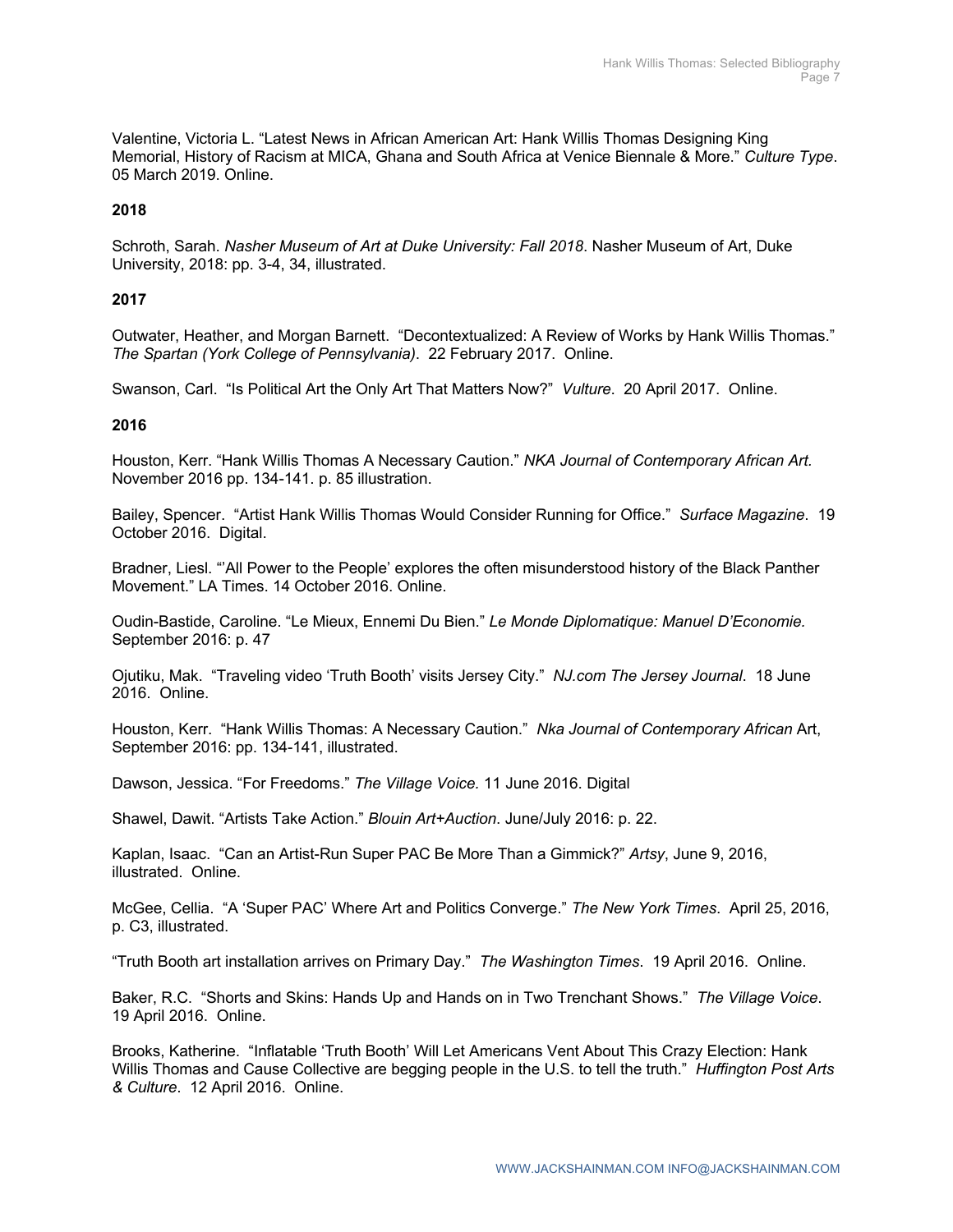Filipov, David. "Inflatable 'Truth Booth' is art that lets you speak your mind." *The Boston Globe.* 08 April 2016. Online.

Voien, Guelda. "In the Craziest of Election Years, One Artist Formed a Super PAC to Fund Art." *New York Observer*. 05 April 2016. Online.

Conley, Kevin. "State Craft: A Group of Iconoclastic African-American Artists Are Getting Their Work on Walls Around the World – And Access to an International Audience of Millions. The Radical Patron Behind It All? The U.S. State Department." *Town and Country Magazine*. April 2016: p. 138.

Boucher, Brian. "Can an Artist-Formed PAC Sway the Presidential Election?" *Artnet*. 04 March 2016. Online.

Katyal, Sonia K. "Branded: On the Semiotic Disobedience of Hank Willis Thomas." *The Brooklyn Rail*. 04 March 2016. Online.

Desmarais, Charles. "Hank Willis Thomas at Kadist: Blunt and Ingenious." *San Francisco Gate.* 26 February 2016. Digital

Chana, Jas. "Hank Willis Thomas on the "Irrational Idea" of Artistic Success." *The Observer.* 11 February 2016. Digital

Mendelsohn, Meredith, and Tess Thackara. "How Advocates of African-American Art Are Advancing Racial Equality in the Art World." *Artsy*. 12 January 2016. Online.

Bahara, Hassan. "F\*ck'n Sellout." *De Groene Amsterdammer*,(in Dutch) January 2016, p. 64, illustrated.

Achterhuis, Hans. "Van Vooroordeel tot blinde vlek." *De Groene Amsterdammer*,(in Dutch) January 2016, pp. 70-71, illustrated.

Sharp, Sarah Rose. "A Show of African American Artists Resonates in a Racially Divided Detroit." 7 January 2016. Digital.

#### **2015**

Rosen, Miss. "Art Basel Miami | 'Metaforms at Collins Park"." *Crave.* 5 December 2015. Digital

*Victory Journal, Issue Ten – Arts & Letters*, Winter 2015: p. 102, illustrated.

Schultz, Charles. "Speaking of People: Ebony, Jet and Contemporary Art." *The Brooklyn Rail*, February 5, 2015.

Shore, Robert. "Hank Willis Thomas: Ad & Subtract (Or 'The Semiotics of Slam-Dunk')." *Elephant Magazine*, Spring 2015: pp. 159-163, illustrated.

Bonanos, Christopher. "Would Peggy Olson Have Approved These? Without their words, vintage ads starring women speak even more loudly." *New York Magazine*, April 6-19, 2015: pp. 92-93, illustrated.

Miller, M.H. "'Advertising is Fueled by Prejudice': An Hour with Hank Willis Thomas," *ArtNews* (April 7, 2015), illustrated, online.

Frank, Priscilla. "How 100 Years of Advertisements Created the 'White American Woman'." *Huffington Post Arts and Culture* (April 9, 2015), illustrated, online.

McDermott, Emily. "Unbranding Brands." *Interview Magazine* (April 10, 2015), illustrated, online.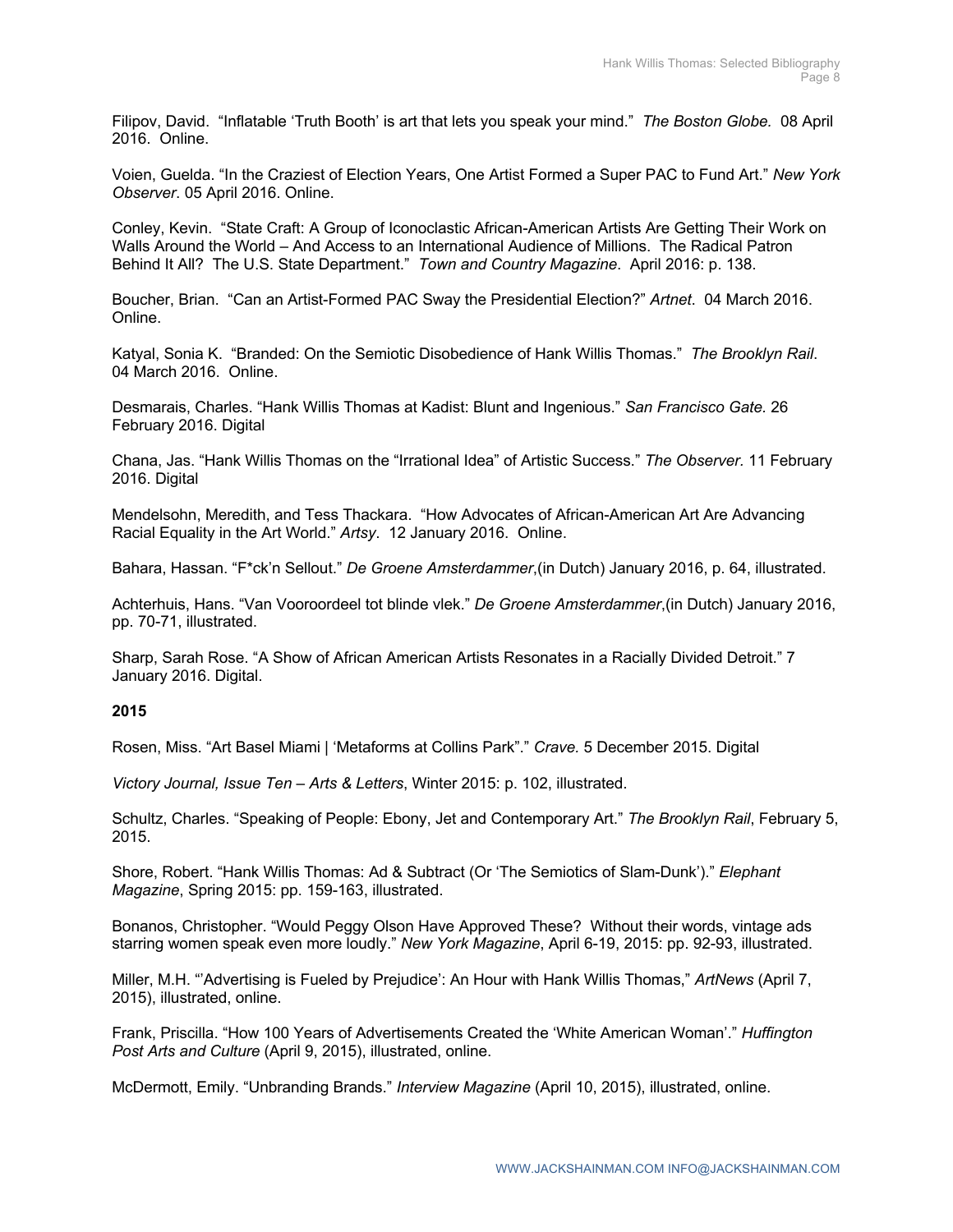Sargent, Antwaun. "Hank Willis Thomas Recalls the Past Century, A new exhibition looks at the last hundred years of white women in print advertising," *W Magazine* (April 13, 2015), illustrated, online.

Bodick, Noelle. "Reading Between the Lines: Hank Willis Thomas's 'Unbranded: A Century of White Women'." *BlouinArtInfo* (April 13, 2014), illustrated, online.

Martin, Alison. "Hank Willis Thomas looks back on 100 years of white women." *Examiner.com* (April 16, 2015), illustrated, online.

Sanders, Courtney. "This Artist is Unpacking How Ads Affect the Representation of Women." *Catalogue Magazine* (April 20, 2015), illustrated, online.

Conley, Kevin. "101 Years of White Women in Ads." *Town&Country* (April 20, 2015), illustrated, online.

Shire, Emily. "Color Coded: The Black Artist Who Thinks Race Is Fake." *The Daily Beast* (May 3, 2015), illustrated, online.

Iooss, Bjorn. "The New New Yorkers." *Departures*, May/June 2015.

Willis Thomas, Hank. "The Back Page." *Photograph Magazine*, May/June 2015: 128, illustrated.

Willis Thomas, Hank with Allie Biswas. "InConversation." *The Brooklyn Rail*, May 2015: pp. 37-40, illustrated.

Indrisek, Scott. "'Image Objects' Brings the Digital Outdoors." *Blouin Art Info* (July 8, 2015), illustrated, online.

Gillis, Casey. "'Question Bridge' project explains life in words of black males." *The News & Advance*, (July 9, 2015), illustrated, online.

King, Jamilah. "Why Sneaker Culture May Not Be All That It's Cracked to Be." *Identities.Mic*, (July 9, 2015), illustrated, online.

Imbrogno, Douglas. "Looking at the self through self-portraiture." *Charleston Gazette-MaiI,* (July 14 2015), illustrated, online.

Johnson, Ken. "Review: 'Image Object' Looks at the Relationship Between the Virtual and the Physical." *The New York Times*. (July 16, 2015), illustrated, online.

Morgan, Tiernan. "Art Movements." *Hyperallergic*. July 17, 2015.

Faynberg, Eric. "Truth feller: Honest artist tries to bridge cultural gaps." *The Brooklyn Paper*. August 4, 2015, illustrated, online.

Battaglia, Andy. "A Random Invitation to Share Truth." *The Wall Street Journal.* (August 4, 2015), illustrated, online.

Donoghue, Katy. "Hank Willis Thomas and the Traveling Truth Booth." *Whitewall Magazine*, Summer Design Issue, 2015.

Sargent, Antwaun. "Instagram's Mark on Public Art" *The New Yorker*, August 13, 2015, illustrated, online.

Halle, Howard. "Hank Willis Thomas Talks About Black Lives and The Meaning of Truth." *Time Out New York*, August 18, 2015, illustrated, online.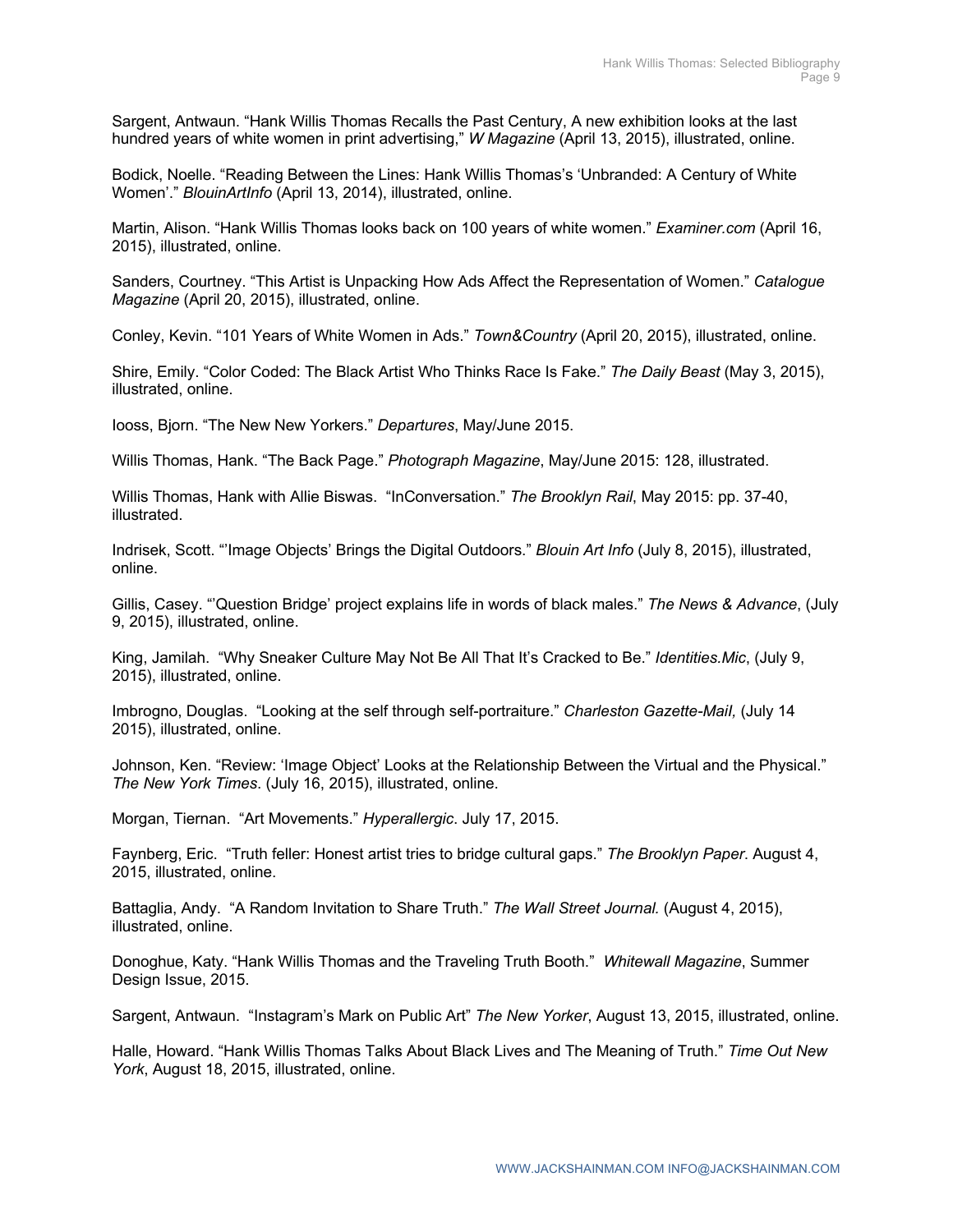Halle, Howard. "You can handle the truth: Hank Willis Thomas's public art installation explores what's true from your point of view." *Time Out New York*. August 19 – 25, 2015: p. 50, illustrated.

Yerebakan, O.C. "New York – Hank Willis Thomas: "The Truth Is I See You" at MetroTech Promenade Through June 3rd, 2016." *Art Observed*, August 21, 2015, illustrated, online.

Howe, Brian. "Seeing Isn't Always Believing in the New Exhibit at Durham's 21C Museum Hotel." *Indy Week*, August 12, 2015, illustrated, online.

Cascone, Sarah. "Hank Willis Thomas Speaks the Truth in 22 Languages." *Artnet*. August 9, 2015, illustrated, online.

Miller, Ben H. "There's A Truth Bubble Waiting for Your Secrets in Brooklyn." *Gothamist*, August 6, 2015, illustrated, online.

Laster, Paul. "Hank Willis Thomas at MetroTech Commons." *Whitehot Magazin*e *Contemporary Art*, August 2015, illustrated, online.

Linzy, Kalup. "A Family Affair at the USF Contemporary Art Museum." *Huffington Post*. September 2, 2015, illustrated, online.

Zwecker, Bill. "'Truth Booth' Should Draw Huge Crowd at Expo Chicago." *Chicago Sun-Times*, September 16, 2015, illustrated, online.

Baumgardner, Julie. "Greater New York" Is a Bellwether- And It's Time for Critics to Eat Their Words." *Artsy.* 9 October 2015. Online.

Martinez, Alanna. "Outside the Fair, Public Art to Fill Miami's Collins Park." *Observer*, November 2015, online.

#### **2014**

Cotter, Holland. "Unlikely Tenants Filling a Neighborhood Vacancy." *The New York Times*, 10 July 2014: C22, illustrated.

Corbett, Rachel "Police killings prompt a resurgence in political art: Artists are fighting back after the controversial deaths of Eric Garner and Michael Brown." *The Art Newspaper*, December 18, 2014. Online.

Giovannotti, Micaela. *Editions '14*. New York: Lower East Side Printshop, Inc, 2014: pp. 8-15, illustrated.

Landi, Ann. "The Art that Made Artists Artists." *Art News* (May 2014): 82–89, illustrated.

Museum of African American Art (Santa Monica, Calif.), and Hampton University (Va.). *The International Review of African American Art. Volume 25, No. 1*, [Santa Monica, Calif]: Museum of African American Art, 2014: p. 12, illustrated

Ossei-Mensah, Larry. "Top of the Class," *Uptown*. Harlem, N.Y.: Harlemwood Pub, July 24, 2014.

Stavans, Ilan. "Intercambio: Picturing Diversity 2. I am Stereotype." *Nueva Luz Photographic Journal*, Volume 18:3 (Summer 2014): pp. 38, 41, (illustrated).

Willis Thomas, Hank. "'What Is Common to All of Us?' Redefining Black Male Identity." *Creative Time Reports*, September 23, 2014.

Willis Thomas, Hank. *Callaloo: A Journal of African Diaspora Arts and Letters*. Baltimore, Maryland: Johns Hopkins University Press, (October 2014) illustrated.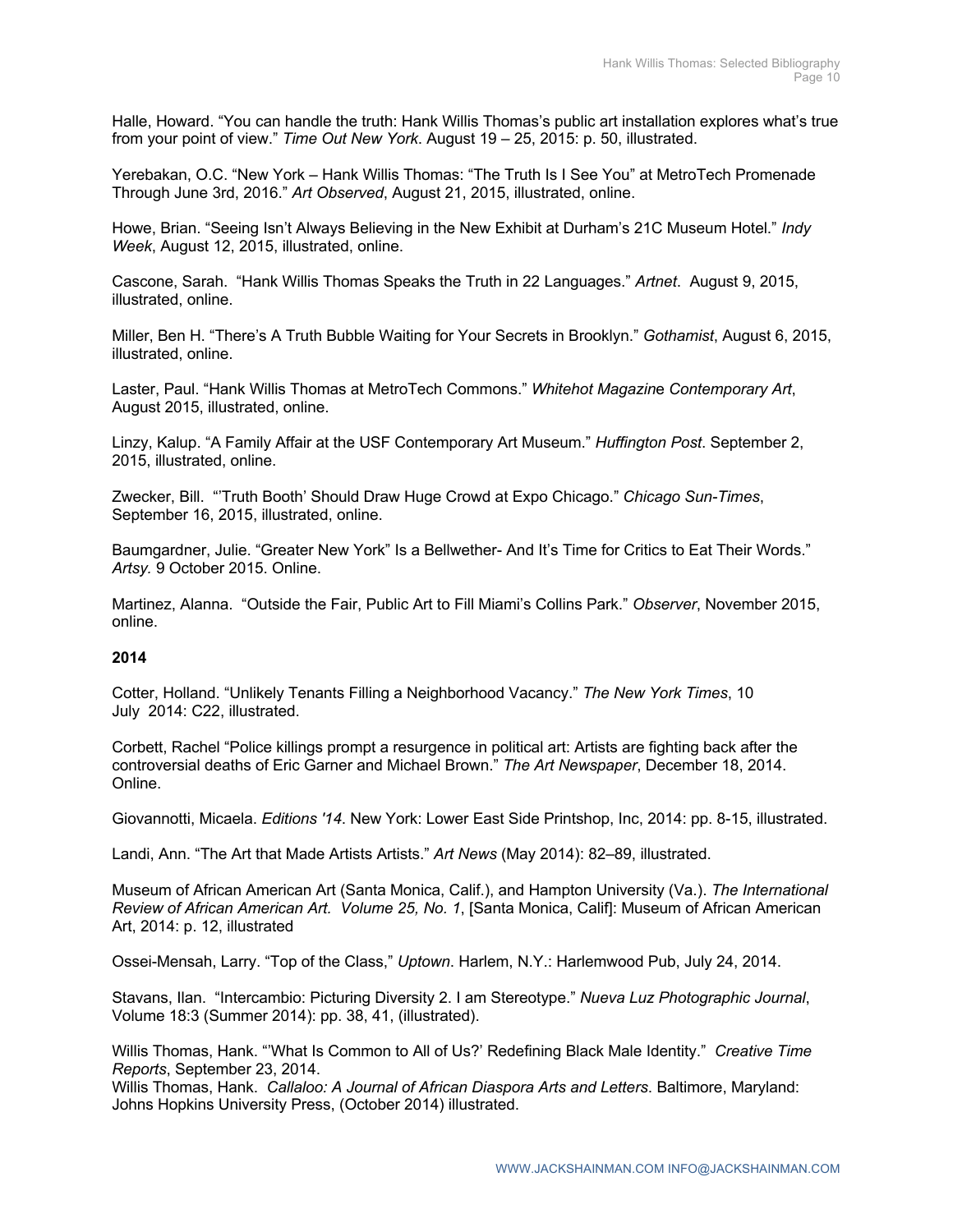Goltschak, Molly, "Trending Artists Under 40 at Frieze London." *Artsy Editorial* (October 14, 2014), illustrated, online.

# **2013**

Biesenbach, Klaus. "Erdkunde." *Monopol* (2013).

Weaver, A.M. "Hank Willis Thomas" (Jack Shainman Gallery exhibition review). *Frieze*, no. 153 (March 2013): 151, illustrated.

# **2012**

"Artist Hank Willis Thomas Discusses the Brooklyn Museaum's "Question Bridge"." *Life and Times*. 4 June 2012.

Blanch, Andrea. "Hank Willis Thomas." *Mussee* (2012).

Booth, William. "Cuba to ease exit-visa policy." *The Washington Post*. 17 October 2012.

Estrin, James. "Cooperation Replaces a Lone Wolf Approcah to Photography." *The New York Times.* Sec. Photography, Video, and Visual Journalism. 18 June 2012.

"Hank Willis Thomas, "What Goes without saying." *Time Out New York* (10 October 2012).

Hondra, Susan. "Out of Many Themes, One Topic." *The New York Times*. 21 September 2012.

Klein, Richards. "Thomas." *Aldrich Museum Strange Fruit Brochure*. (2012).

McMillan, Illysha. "Strange Fruit: Interview with Hank Willis Thomas." *Art Nouveau*. 23 March 2012.

Rothman, Lilly. "Currators Look Ahead to Look3." *TIME*. 5 June 2012.

Wolf, Rachel. "Thomas Stages a Photo Shoot." *Art News* (November 2012): pp. 127-133 (illustrated), (cover).

#### **2011**

Adamson, Glenn. "Issues/Commentary: Tsunami Africa" (Museum of Arts and Design exhibition review). *Art in America*. no. 3 (March 2011): pp. 67-72, (illustrated).

Boucher, Brian. "Untitled (Blackness): Q+A with Hank Willis Thomas." *Art in America* (September 2011): (illustrated).

Gandy, Mira. "New York Arts: Hank Willis Thomas—Strange Fruit—and redefining the Black male identity." *New York Beacon*. 8 December 2011: p. 33, (illustrated).

"Hank Willis Thomas—Unbranded." *ElseMagazine*, no. 1 (2011): pp. 64–69, (illustrated).

Haris, Hanifa. "Erasing Type: Hank Willis Thomas on What Advertisements Are Really Saying." *Time Magazine*. 19 April 2011. Web. 28 June 2011.

Mackin, Carrie. "The New Black." *CBS Watch*. October 2011: p. 58. Martin, Frank. "Progeny II: On art, family, race, and culture." *Daily Serving*. 12 January 2011. Web. 28 June 2011. <http://dailyserving.com/2011/01/progeny-ii-on-art-family-race-and-culture/>.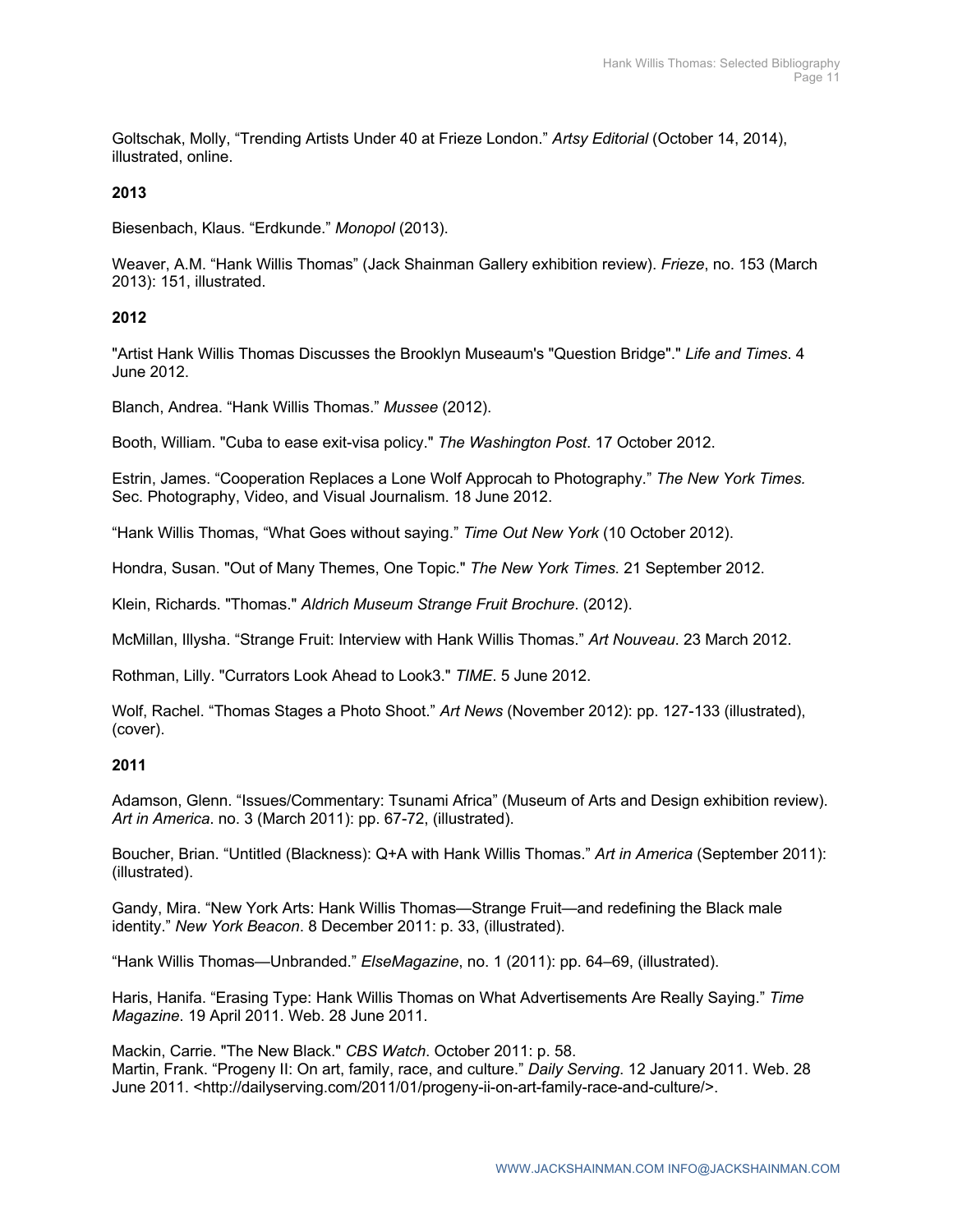Martin, Pauline. "Hank Willis Thomas: Unbranded" (Art essay). *Else* (by ELysée, a production of the Musée de l'Elysée), no. 1 (2011): pp. 64–69, illustrated.

Saxton-Wi, Larry. ""30 Americans" at the Concoran Gallery of Art"." *The Washington Informer*. 29 September 2011.

Trescott, Jacqueline. "Corcoran plans fund-raiser with artist Kehinde Wiley." *The Washington Post*, 29 September 2011: illustrated.

Vitiello, Chris. "Diaspora, self-definition and eye-popping color in *30 Americans* at the North Carolina Museum of Art." *Indy Week*. 23 March 2011. Web. 28 June 2011.

Wender, Jessie. "Photo Booth—Photographing the Great Recession, Looking Back to the Great Depression." *The New Yorker*, 13 October 2011.

# **2010**

"Art Basel Miami: Artists Review." *www.readysetdc.com*, 13 December 2010. Accessed 12 February 2011.

Smith, Roberta. "Beyond a Simple Fashion Statement." *New York Times*, 6 October 2009.

# **2009**

Carlson, Michele "Black is Beautiful: Hank Willis Thomas" *Art in America*, June 30, 2009

Ollman, Leah "Review: Hank Willis Thomas at Roberts & Tilton" *Los Angeles Times*, June 26

### **2008**

Belkin, Katarina. "Clark's 'Black Atlantic' Parses Race in Art." *The Williams Record*. March 2008.

Bishop, Philip E. "Exhibit Explores History, Hipness." *Orlando Sentinel*. 19 April 2007.

"Capacity Character, Hank Willis Thomas." *URB Magazine* (May 2007): p. 31.

Cook, Greg. "Bought and Sold." *The Phoenix*. 22 Jan. 2008

Dawson, Jessica. "Black Panther Rank and File' Rallying Its Own Art Movement." *The Washington Post*. 23 Nov. 2008: p. C02.

*Flava: Wedge Curatorial Projects 1997–2007*. Text

*The International Review of African American Art* 22, no. 2 (2008): The View From Now.

Johnson, Martin. "Image Makers." *Baltimore City Paper*. 21 Nov. 2007.

"Miami Madness." *Art Auction* (December 2008).

Rice, Robin. "Life in Turnabout." *Citypaper Philadelphia*. 23 Jan. 2008.

Suarez de Jesus, Carlos. "Mother-Son Art Takes the Ties that Bind." *www.miaminewtimes.com* 17 July 2008.

Willick, Damon Criticism After Art: Comments on the "Crisis" of Art Criticism (or, How Writing About Art Writing Earns Its Bad Name Again and Again) *X-TRA Magazine* Vol. 10. No. 3. 2008: p.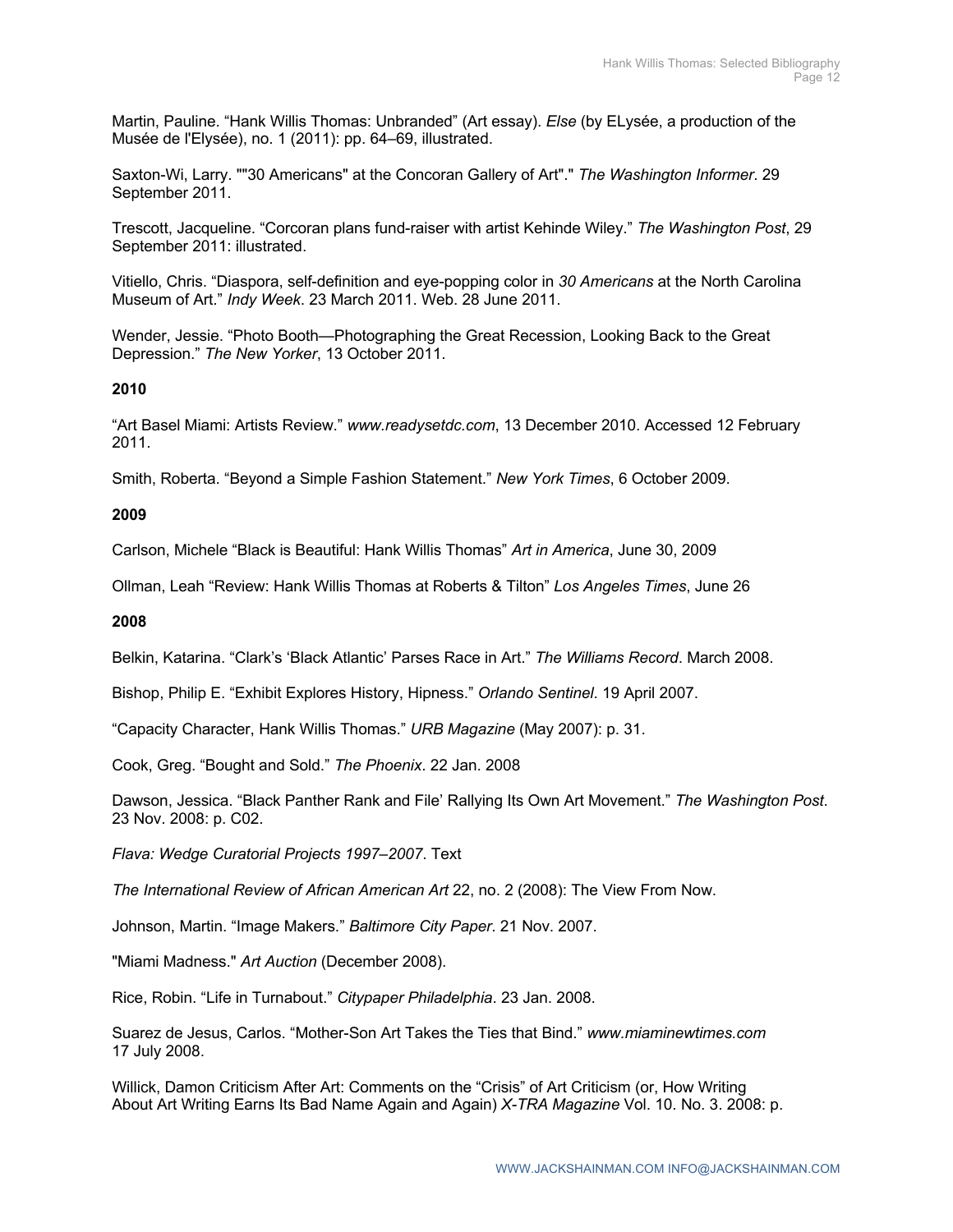30.

# **2007**

Anderson, Dave. "Priceless." *Frank*. Fall/Winter 2007: pp. 66-71.

Davis, Beandrea. "The elusive concept of Blackness: through photography and film, artist Hank Willis Thomas explores what it means to be black today." *Colorlines Magazine* (November/December 2007): pp. 45–47

Feeney, Mark "Art,Commerce Intersect in Two Exhibits" The Boston Globe, December 12th. Bing, Alison. "Watch This Space." *7 x 7*. May 2007: p. 109.

George, Lynell. "Blacks in and out of the Box" (California African American Museum exhibition review). *Los Angeles Times*. 9 December 2007.

Williams, Carla. "Hank Willis Thomas: Winter in America." *Nka Journal of Contemporary of African Art*, Fall 2007: pp. 120-121.

# **2006**

Baker, Kenneth. "Remembering the look, the sound, the grit of a revolution." *San Francisco Chronicle*. 8 April 2006: p. E-1.

Cash, Stephanie. "Report from San Francisco II: New and Now." *Art in America* (January 2006): p. 57.

Cotter, Holland. "Art in Review; Hank Willis Thomas." *New York Times*. April 2006: p. 7.

Henry, Lisa. "¡Mira!," *Fotophile*. No. 50. June 2006: p. 36.

Kastner, Jeffrey. "Frequency." *Artforum*. January 2006: p. 217.

Mack, Joshua. "Hank Willis Thomas - Branded." *Modern Painter*. June 2006: p. 112.

Peavy, Jessica Ann. "A Brand New School of Thought." *NY Arts*. September/October 2006: p. 77.

Trelles, Emma. "Urban Sprawl." *Sun-Sentinel*. 30 July 2006.

Swanson, Mary Virginia. "Die Talent-Nummer." *FotoMAGAZIN*. July 2006: p. 18.

Turner, Elisa. "Metro pictures: Joint exhibit tells movie-like stories of conflict and loss in city spaces." *Miami Herald*. 14 May 2006: p. 3M.

Valdez, Sarah. "Report from New York: Bling and Beyond." *Art in America* (April 2006): p. 61.

#### **2005**

Anderson, Diane. "Campaign Hijack… somber 'Priceless'." *Brandweek*. 17 October 2005: p. 42.

Baker, Kenneth. "Cross section of Bay Area artists' work highlights the chasm between creators and crowd." *San Francisco Chronicle*. 30 July 2005: p. E-1. Feaster, Felicia. "Buy and large." *Creative Loafing Atlanta*. 2 June 2005.

Fox, Catherine. "Atlantan among 5 Showing lively vibe." *Atlanta Journal Constitution.* 9 October 2005.

Goldsmith, Meredith. "Artist parodies ads to bring awareness." *Oakland Tribune*. Bay Area